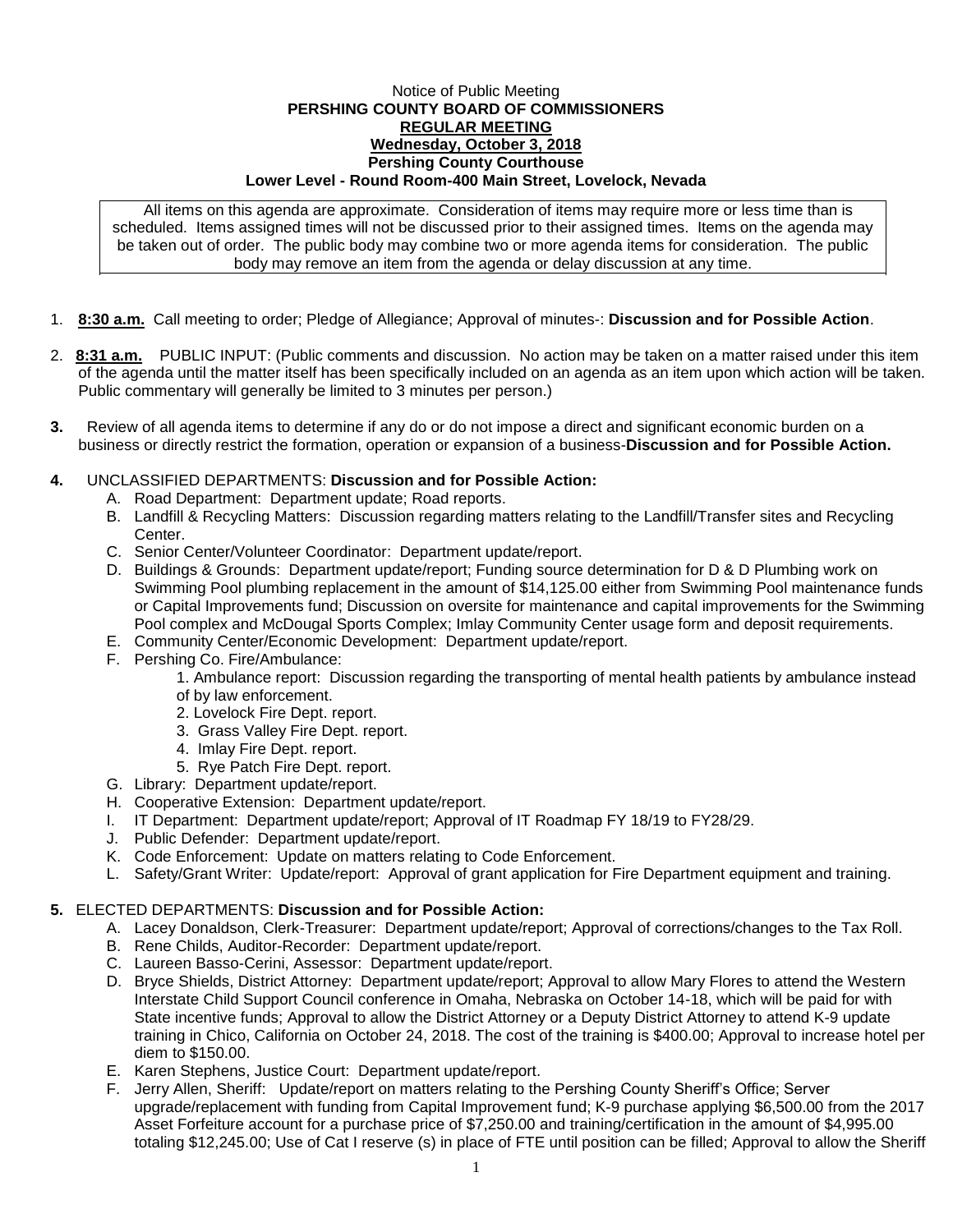(or his designee) and one Deputy Sheriff to attend K-9 update training in Chico, California on October 24, 2018. The cost of the training is \$400.00 per participant; Approval to increase hotel per diem to \$150.00.

- 6. Update on progress of site location, design, funding, amenities and construction of future Law Enforcement Center-**Discussion and for Possible Action**.
- 7. Derby Field Airport: Update on matters relating to the Derby Field Airport; Approval of signage and cost for approximately \$1,750.00- **Discussion and for Possible Action**.
- 8. Salary Resolutions: B. Blondheim (Road Dept.); S. Yenni (Auditor-Recorder's Office) **Discussion and for Possible Action**.
- 9. Discussion regarding Washoe County's desire to relocate Washoe County's boundaries to include the Playa where the Burning Man Event is held- **Discussion and for Possible Action**.
- *10.* **9:50 a.m.** Proclamations and Awards: **Discussion and for Possible Action**-(The Pershing County Board of Commissioners may make a Proclamation or present a service or other award on behalf of the County) *Red Ribbon Week Proclamation; Breast Cancer Awareness Proclamation; National Cyber Security Awareness Proclamation; Fire Prevention Week Proclamation; and Years of Service-Glen A. Reid (10).*
- 11. **10:00 a.m.** PLANNING & BUILDING DEPARTMENT/IMLAY WATER SYSTEM MATTERS: Update on matters relating to the department.

A. **Public Hearing**: Request for review and approval of a Special Use Permit on several parcels in the Oreana area for Lovelock Solar Energy, LLC/Invenergy. The applicant is proposing to operate and construct an approximate 190 megawatt industrial solar energy facility on about 1,735 acres ion the Oreana area. The properties are zoned Agriculture-Mining-Recreation (AMR) and located in the Oreana area of Pershing County- **Discussion and for Possible Action**.

- 12. Litigation Meeting.
- 13. Report from Legal Counsel.
- 14. Report from Administrative Assistant-County Commissioner's Office.
- 15. Update on matters relating to the Pershing County Economic Development and Conservation Act- **Discussion and for Possible Action.**
- 16. Items for future agendas-**Discussion and for Possible Action.**
- 17. Correspondence.
- 18. Matters of the Board for Discussion.

Board Member reports. Board Liaison reports. (Nevada Works, Safety, Hospital Board, Emergency Management, Cemetery, Recreation Board, WNDD, Pe. Co. Economic Dev./ , Community Center, Airport Advisory Board; Museum Advisory Board, Library Board, Senior Center Advisory Board, Central Nevada Water Authority, Planning Board, Broadband Advisory Board, 911 Committee, Solid Waste Management Recycling Advisory Board, Pe. Co. Volunteer Advisory Board, T. V. Board, Frontier Coalition, Humboldt River Water Basin Authority.)

- 19. PUBLIC INPUT: (Public comments and discussion. No action may be taken on a matter raised under this item of the agenda until the matter itself has been specifically included on an agenda as an item upon which action will be taken. Public commentary will generally be limited to 3 minutes per person.)
- 20. Approval of Vouchers- **Discussion and for Possible Action**.
	- **NOTICE:** The County Commission may by law receive information from legal counsel regarding potential or existing litigation involving a matter over which the County Commission has supervision, control, jurisdiction or advisory power, and such gathering does not constitute a meeting of the County Commission pursuant to Nevada Revised Statutes **241.015.**